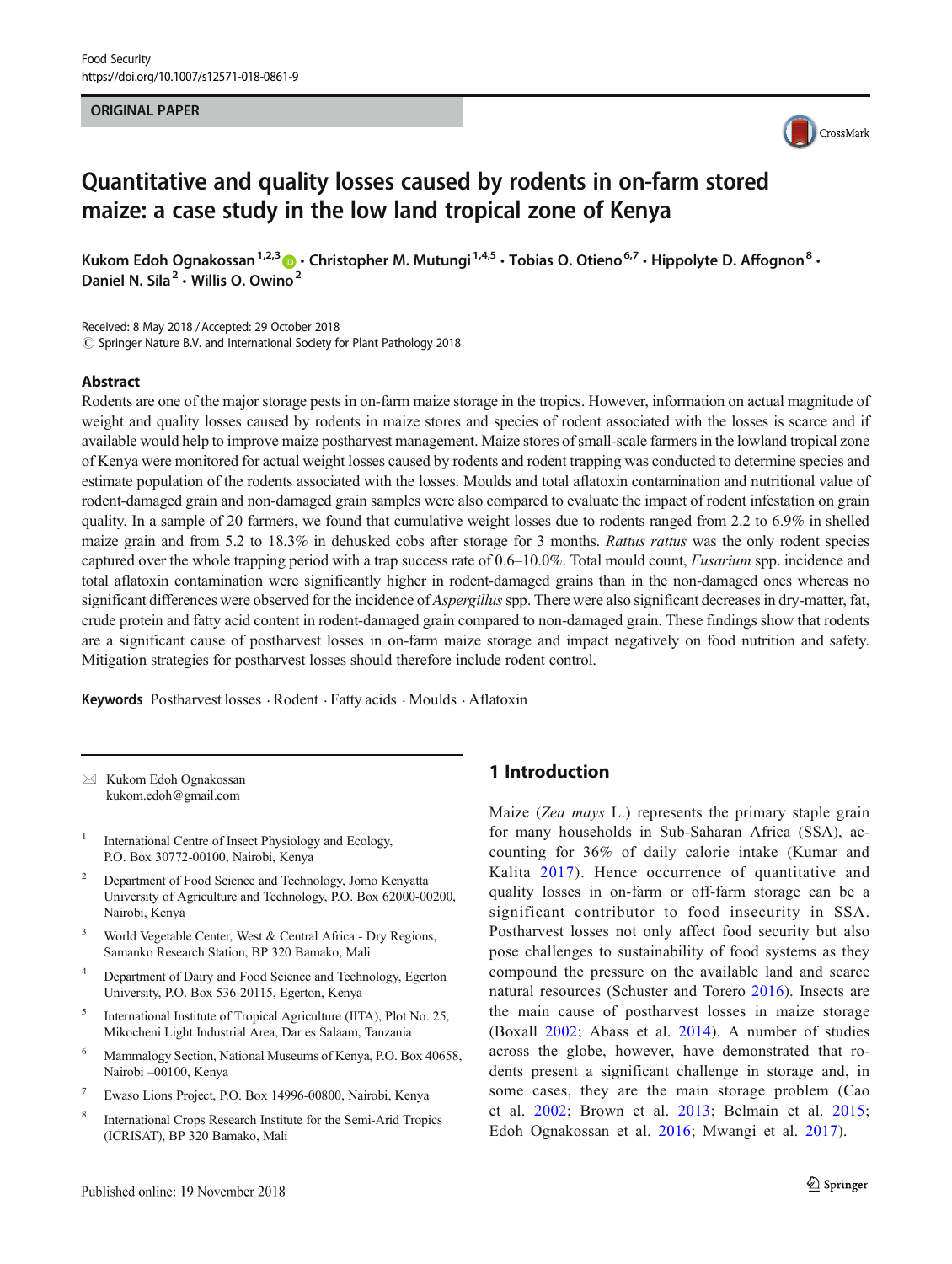The roof rat (Rattus rattus), the house mouse (Mus musculus) and the natal multimammate mouse (Mastomys natalensis) are the rodent species usually associated with postharvest losses in grain stores in East Africa (Makundi et al. 1999). Most current and past research in SSA on postharvest losses in on-farm maize storage due to storage pests focused on insects (Boxall 2002; Affognon et al. 2015), whereas attention to rodents seems to be minimal (Swanepoel et al. 2017). In Kenya, for instance, rodents contribute 30% of the total postharvest losses on maize stored in farmers' stores (Edoh Ognakossan et al. 2016) and 11% of the storage losses in off-farm stores (Mwangi et al. 2017). In the lowland tropical (LLT) zone specifically, rodents are the greatest storage problem in on-farm stores, contributing 63% of their total postharvest losses (Edoh Ognakossan et al. 2016). Moreover, rural storage is usually characterized by poor hygiene and a predominance of non-rodent proof grain storage structures (Edoh Ognakossan et al. 2016). These conditions attract commensal rodents and favour their proliferation (Panti-May et al. 2012). Thus exclusion of rodents from food stores is difficult. Furthermore, poor socio-economic conditions strongly influence rodent infestation in human dwellings (Langton et al. 2001).

Apart from direct weight losses due to physical damage of grains, rodent infestations in grain stores can lead to quality losses, as well as food safety and public health concerns (Meerburg et al. 2009; Belmain et al. 2015). Maize grain includes four distinct parts; the endosperm (80–85%), the germ or embryo  $(9-10\%)$ , the pericarp  $(5-6\%)$  and the tip cap (Chaudhary et al. 2014). The germ contains most of the nutrients of the grain; it has high concentrations of fat (33%), protein (18–19%), minerals and vitamins (vitamins B complex and E) (Watson 1967). Moreover, the germ is a rich source of unsaturated fatty acids mainly oleic and linoleic acids (Chaudhary et al. 2014). In addition, the proteins with the best amino acid profile are concentrated in the germ (Gupta and Eggum 1998; Shewry 2007). Typically, rodent damage on maize grain is by removal of the germ, and thus may reduce significantly the nutritional value of the grain. Furthermore, grain contaminated by rodents' droppings may harbour pathogens, making them unfit for human consumption (Meerburg et al. 2009; Hodges et al. 2014). Rodents' urine may raise the water activity of the affected area, increase the nitrogen availability and thus encourage development of storage fungi (Stejskal et al. 2005). Furthermore, the feeding activity of rodents itself could aid in disseminating fungal spores (Reichman et al. 1985; Reichman et al. 1988; Vander Wall 1990). Rodents also cause damage to storage materials and equipment (Gwinner et al. 1996) and germination failure of seeds intended for planting.

Given the negative impact rodents may have on food security in maize storage, there is a need to assess the magnitude of the actual weight loss and grain quality issues associated with

them, as a basis for addressing postharvest losses and assuring better grain quality for consumers. Although farmers' perception on weight losses caused by rodents in storage was recently reported (Edoh Ognakossan et al. 2016), actual measurement of the weight losses with an additional component to determine rodent species and quality decline associated with the losses will give more data which may help to improve rodent management in on-farm storage. Indeed, according to Gwinner et al. (1996), successful management of rodents in stores prior to implementation, should include answers to questions relating to (i) the species of rodent causing damage to the produce, (ii) the approximate degree of infestation and loss estimation and (iii) the extent of the infestation, among others. Furthermore, to our knowledge, there are no reports on how rodent damage affects the nutritional value of grain. Thus the objectives of this study were to follow rodent activity in on-farm maize stores in a rodent-prone zone in order to: quantify the magnitude of weight losses due to rodent infestation; determine rodent species associated with the losses; and evaluate the quality of grain damaged by rodents with respect to nutritional value, infection by moulds and aflatoxin contamination.

# 2 Materials and methods

### 2.1 Study area

The study was conducted in Mwarakaya ward (03°49.17<sup>'</sup>S; 039°41.498′E) located in Kilifi-south sub-county, in the low land tropical (LLT) zone of Kenya. This study site was selected based on the findings of an earlier study (Edoh Ognakossan et al. 2016) that rodents were the main storage problem in farmers' stores in this region. The region is characterized by two maize cropping seasons. The long rain cropping season starts in April and ends in July whereas the short rain cropping season begins in September and ends in December. Thus harvesting months are July – August and December – January, respectively. The LLT zone is regarded as one of the lowest potential zones for maize production among the six maize growing agro-ecological zones of Kenya (De Groote 2002) and is characterized by an elevation of <800 m, a daily temperature of 20.0–29.4 °C and an average total seasonal rainfall of <1000 mm (Hassan et al. 1998).

#### 2.2 Experimental design

On-farm 3-month storage trials were carried out in two villages (Mbuyuni (03°48.86'S; 039°41.835′E) and Kizingo (03°46.57'S; 039°40.563′E)) from June to September 2015. In each village, ten farmers were selected, based on their own accounts of experiencing rodent problems during storage. The farmers were divided into two groups of five based on maize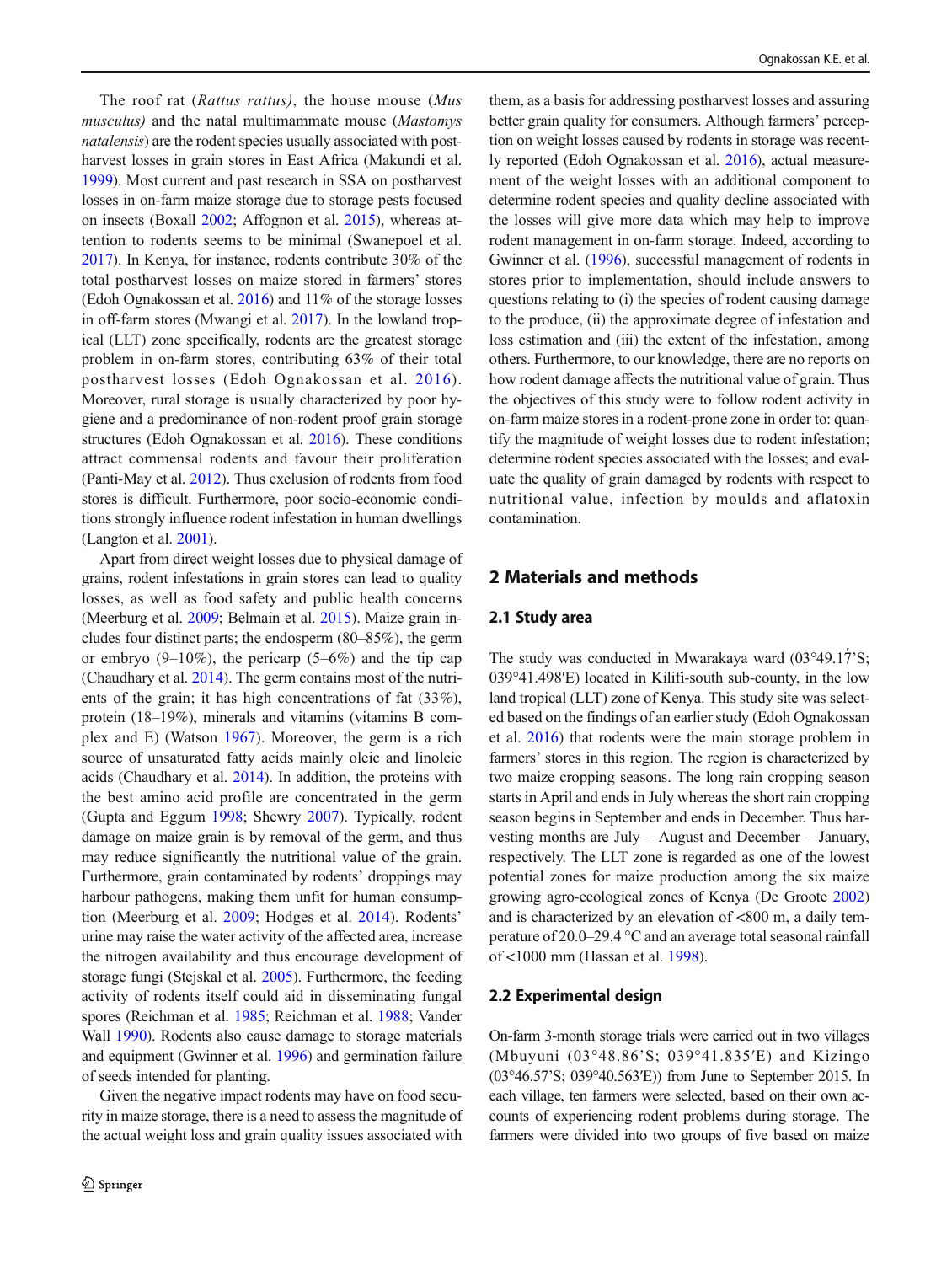storage form (cobs or shelled grain). An individual farmer in each group of maize storage form constituted a replicate in the trial.

Clean, shelled maize grain, freshly harvested or dehusked maize cobs were purchased locally from farmers. The shelled maize grain and cobs were treated with the insecticide Actellic Super dust (pirimiphos-methyl  $1.6\%$  w/w + permethrin 0.3%  $w/w$ ) 2 weeks before setting up the trial in order to minimize insect infestation during the course of the experiment. For the maize stored on cobs, only cobs which did not present any visible insect or rodent damage were purchased. Each of the 20 farmers involved in the trial was provided with approximately 10 kg of either shelled maize grain or cobs for storage in their ordinary storage structures. The original weight of the maize stored by each farmer was accurately determined and recorded (Wgt<sub>0</sub>). Polypropylene bags (50 Kg capacity) were filled with shelled maize and the open ends were twisted and tied shut using sisal twine. The bags were placed on a clean mat in order to collect the spilled grains when the rodents attacked. For the maize stored as cobs, cobs were counted weighed and placed on a clean mat. The bagged maize or the cobs were stored in the farmers' usual maize storage places for 3 months. Some farmers stored maize in their homes, in the kitchen, or in a traditional granary (lutsaga). The traditional granary was a wooden platform plastered with mud and constructed above the fireplace in the kitchen. This type of granary was the predominant one in the area. All farmers involved in the study were instructed not to disturb the experiment and also to keep it safe from poultry and domestic animals.

### 2.3 Sampling

Baseline sampling was done during set-up of the trial and subsequent samplings were done at one-month intervals. During each sampling occasion, 200 g of shelled maize grain or 6 cobs were taken randomly from the bags or mat, respectively. The sampled cobs from each store were shelled separately. Only stores showing signs of rodent attack were sampled during subsequent samplings. After sampling from the bags, any sections of the bags damaged by rodents were tiedup with sisal twine and the bags closed again. Each sample was randomly halved into two sub-samples. One sub-sample was analysed for dry matter content and the other was used for determination of live insect counts and insect damaged grain. Spilt shelled grains and loose grains from cobs were also collected as samples. These were separately sorted into rodent damaged and undamaged grains and kept for analysis of quality parameters, including mould infection, aflatoxin contamination, proximate composition and fatty acid profile.

# 2.4 Determination of dry matter content

Moisture content of grain was determined by the oven drying method (ISO 1980). About 10 g of maize grains was ground

using a laboratory mill (Knife Mill Cup KM-400 MRC Lab, MRC International, Westminster, UK). The sample was transferred into an aluminium dish and weighed  $(W_i)$ , and then dried in an air-oven maintained at 130 °C for 2 h after which it was cooled in a desiccator containing silica gel for 2 h and the new weight of the dish and dry sample  $(W_d)$  determined. The moisture content (m.c.) was determined using the expression: m.c.  $(\%)=100[(W_i-W_d)/W_i]$ , and dry matter content obtained by subtracting the moisture content from 100.

# 2.5 Determination of live adult insect counts and insect damaged grain

Approximately 100 g sub-sample was sieved through a set of 3.35 and 1.4-mm aperture sieves to separate any live adult insects from the grain. Typical insect pests associated with stored maize were identified and counted. The sieved grain was later sorted into insect damaged and undamaged grain.

# 2.6 Determination of cumulative weight losses caused by rodents

Actual weight losses, on a dry matter basis, were estimated every month from each of the stores where rodent attack was evident; losses in the stores that were not attacked by rodents were assumed to be zero (Hodges et al. 2014). The grains spilled out from damaged bags or loose grains from the maize cobs on the mat were carefully separated and weighed and their weight added to the weight of the shelled maize or cobs remaining in the bags or mats to obtain the weight Wgt. Cumulative weight loss (CWgtL<sub>i</sub>(%)) at each month  $(j)$ , where  $i$  is one, two or three storage months, was calculated as the difference in weight between the originally stored quantity corrected for dry matter content ( $Wgt_0 \times DM_0$ ). The new weight, corrected for dry matter content ( $Wgt_i \times DM_i$ ) was expressed as a percentage of the original weight stored, corrected for dry matter content.

# 2.7 Identification of rodents species and population estimation

A four-month trapping exercise was performed (August– November 2015) on a monthly basis with a group of 10 farmers distributed across two villages: Bokini (03°45.60'S; 039°47.46′E) and Pingilikani (03°47.005'S; 039°46.505′E) located in the Mwarakaya ward. These two villages were different from the villages in which the actual weight loss estimation experiment was conducted in order to avoid interfering with the weight loss estimation. Three types of traps: Snap trap (Wooden Victor® snap traps, Woodstream Corp., Lititz, PA, USA) (kill trap), Sherman live trap (H. B. Sherman's Traps Inc., Tallahassee, FL, USA) (live trap), and the locally-made trap (rectangular box made from wire and small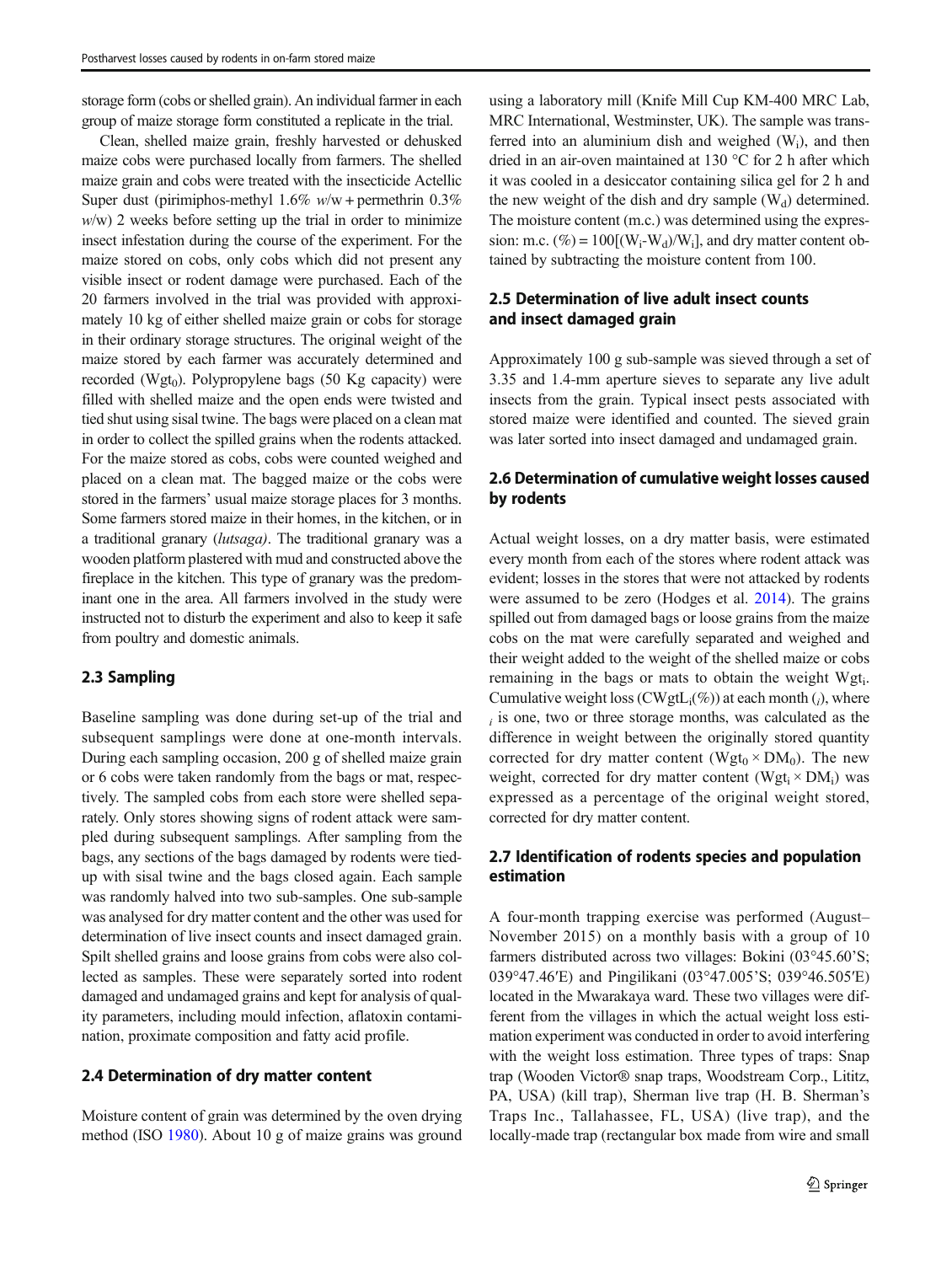pieces of metal) (live trap) were used. The Snap traps and Sherman live traps were provided by the National Museums of Kenya while the locally-made traps were purchased from a local vendor. In the two villages, equal numbers of traps were set either in granaries or in the domestic houses where grain was stored. In each room or granary, three snap traps, two Sherman traps and three locally-made traps were set for a total of four consecutive nights. A mixture of peanut butter and white oats were used as bait for the Sherman and snap traps while dried cassava pieces dipped in peanut butter were used as bait for the locally-made traps. Set traps were checked and re-baited every morning. For every individual rodent caught, the age (adult or juvenile), head-body length, tail length, left hind foot length and weight were recorded. Trapped rodent individuals were identified to species level using the Kingdon field guide to African mammals (Kingdon 1997). Further comparative identification of captured specimens was performed at the small mammal collection at the National Museums of Kenya, Nairobi. Animal handling and ethics in the study followed the National Museums of Kenya, Mammalogy section, small mammal capture and handling protocol. Rodent population was estimated based on the relative abundance using trap success rate as described in Aplin et al.  $(2003)$ . Trap success rate  $(\%)$  was the number of rodents captured divided by number of night traps multiplied by 100. Trap night is the total number of traps set for four consecutive nights. Adjusted trap night was not used as no case of "null traps" (traps that have been triggered without making a capture) was observed.

# 2.8 Determination of grain quality

#### 2.8.1 Determination of total mould count

Total moulds count was performed using the surface plating technique (Pitt and Hocking 2009). Three replicates of 10 g of grain from each of the rodent-damaged and undamaged grain samples were thoroughly homogenised with 90 ml of 0.1% peptone water solution, and serial dilutions of the homogenate were prepared up to 10−<sup>3</sup> . Aliquots (0.1 mL) of each dilution  $(10^{-1}, 10^{-2}, 10^{-3})$  were transferred into Petri dishes containing Sabouraud Dextrose Agar (enzymatic digest of casein 5 g, enzymatic digest of animal tissue 5 g, dextrose 40 g, agar 15 g in 1000 mL distilled water; pH  $5.6 \pm 0.2$  at 25 °C) to which 1 g chloramphenicol per litre had been added. The Petri dishes were incubated at 25 °C under a 12:12 h light - darkness regime for 4 days. Mould colonies developing on plates were counted and recorded as colony forming units per gram ( $c$ fug<sup>-1</sup>).

# 2.8.2 Determination of mould incidence

Three replicates of 21 grains of each sample (63 grains per sample) were surface sterilized in 3% sodium hypochlorite solution for 2 min and rinsed twice in distilled water. Seven grains were plated per Petri dish containing Czapek Dox Agar (Sucrose 30 g, Sodium nitrate 2 g, Dipotassium phosphate 1 g, Magnesium sulphate 0.5 g, Potassium chloride 0.5 g, Ferrous sulphate 0.01 g, agar 15 g in 1000 mL distilled water; pH  $7.3 \pm$ 0.2 at 25  $\degree$ C) to which 1 g chloramphenicol per litre had been added. The Petri dishes were incubated at 25 °C under a 12:12-h light and darkness regime for four days. The number of grains infected was recorded and categorized according to colony colour. On the basis of colony colour, pure sub-cultures were prepared and cultivated on Czapek Dox Agar (25 °C; 12:12 h light: darkness regime) for 5 days following which fungal genera were identified using morphological characteristics viewed under a microscope on prepared slides, as described by Pitt and Hocking (2009). The percentage of grains infected by each fungal genus was calculated thereafter to determine their incidence on the grains.

### 2.8.3 Aflatoxin analysis

For each sample (rodent-damaged grains and the nondamaged grains), 9 sub-samples of 50 g each were milled using a laboratory mill (Knife Mill Cup KM-400 MRC Lab, MRC International, Westminster, UK). A portion of each of the milled samples (5 g) was mixed with 25 mL of 70:30  $v/v$ methanol: distilled water solution, and vigorously homogenized for 3 min using a vortex mixer at room temperature (20–25 °C). The extracts were filtered through a Whatman #1 filter and the filtrates were collected for analysis. Extracts were assayed for total aflatoxin using Veratox® Total Aflatoxin ELISA (Enzyme Linked Immunosorbent Assay) kit (Veratox®, Neogen Corporation, Lansing, MI, USA). Enzyme conjugate  $(100 \mu L)$  was added to duplicate mixing wells, then 100 μL of aflatoxin standards (0 ppb, 5 ppb, 15 ppb, and 50 ppb) and extracts in duplicates were added simultaneously using a multichannel pipette. From the mixing well, 100 μL of liquid was transferred to antibody-coated wells and incubated at room temperature for 2 min. Contents were then emptied, and the antibody-coated wells were washed 5 times with sterile distilled water. Excess water was tapped out on to an absorbent paper towel and the wells filled with 100 μL of substrate solution, mixed thoroughly and incubated for 3 min at room temperature before adding 100 μL of the stop solution. Absorbance of liquid in each well was measured at 650 nm using a UT-6100 auto microplate reader (MRC International, UK). Aflatoxin concentrations were determined from a calibration curve prepared from the known standards and multiplied by the dilution factor to obtain the contamination level of the samples in ppb. Detection limit of the assay kit was 1.4 ppb.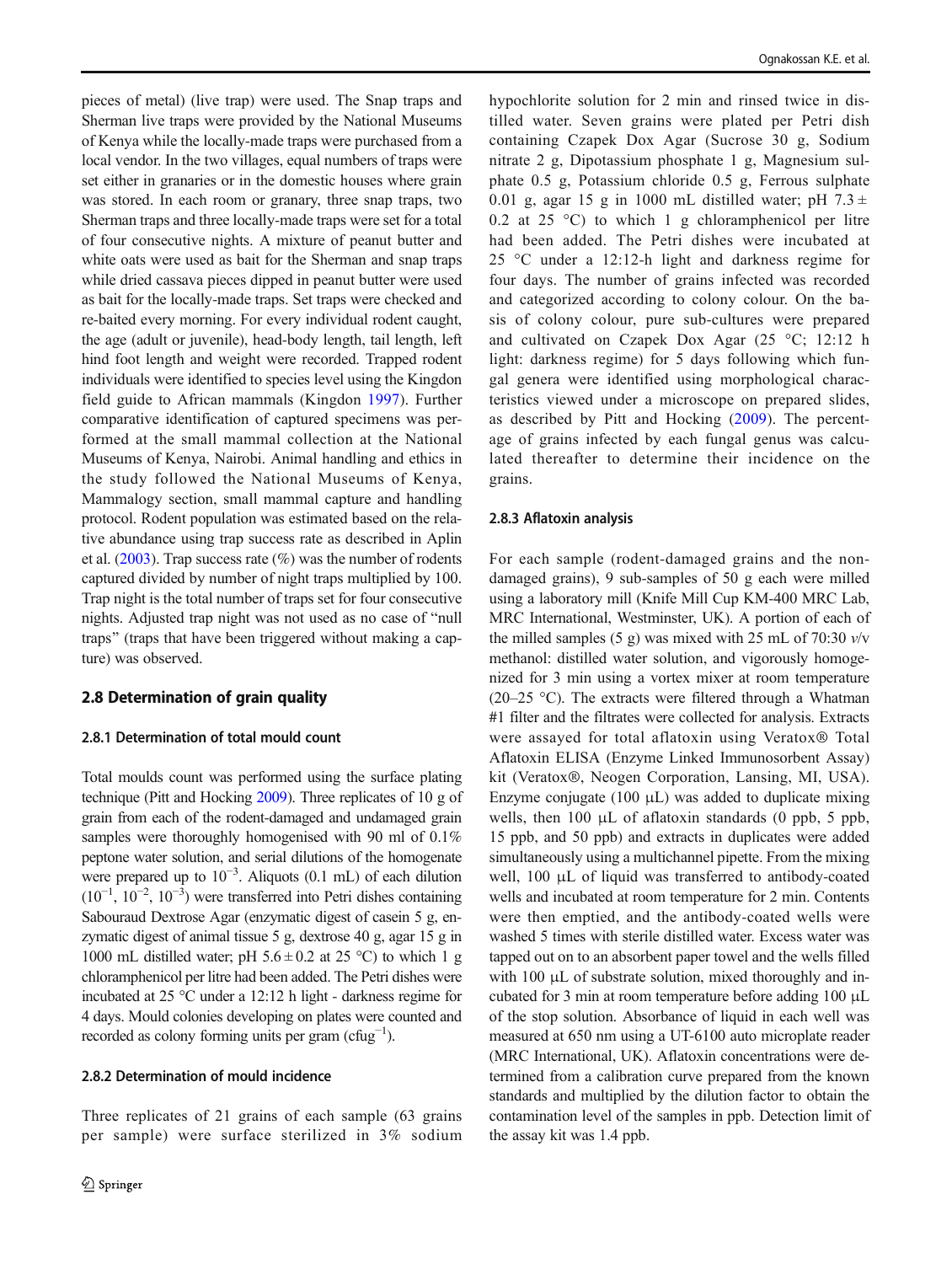#### 2.8.4 Proximate analysis

The Association of Analytical Chemists (AOAC 1990) procedures were used. Ash content was determined by incinerating 5 g of the ground sample in a muffle furnace at 550 °C overnight. The dry matter (DM) was determined by subtracting moisture content from 100 (see section 2.4). A VELP® Scientifica solvent extractor (SER 148/6) was used to determine crude fat (CF) content with ethyl ether as extractant. Crude protein (CP) was quantified using the Kjeldahl method. The nitrogen content (%) determined was converted into percentage CP using a factor of 6.25. Neutral detergent fibre (NDF) and acid detergent fibre (ADF) were analyzed with the VELP® Scientifica fibre analyzer (FIWE 6) (VELP Scientifica, Usmate Velate, Italy) using reagents described by Van Soest et al. (1991).

#### 2.8.5 Analysis of fatty acids

A methyl esterification reaction was performed on 5 mg of each of the ground samples according to a protocol adapted from Christie (1993). A solution of 15 mg/mL concentration of sodium methoxide in methanol was prepared (Musundire et al.  $2016$ ). An aliquot of the solution (500  $\mu$ L) was added to each ground maize sample, vortexed for 1 min and then sonicated for 5 min. The reaction mixture was incubated at 60 °C for 1 h, thereafter quenched by adding 100 μL deionized water followed by vortexing for another 1 min. Methyl esters were extracted using hexane (GC-grade) (Sigma–Aldrich, St. Louis, USA), and then centrifuged (Avanti J-25I, Beckman, CA, USA) at  $14,000$  rpm  $23,700$  g for 5 min (Musundire et al. 2016). The supernatant was dried over anhydrous  $Na<sub>2</sub>SO<sub>4</sub>$  and then analyzed using gas chromatography-mass spectrometry (GC/MS). The GC/MS analysis was carried out on a 7890A gas chromatograph (Agilent Technologies, Inc., Santa Clara, CA, USA) linked to a 5975C mass selective detector (Agilent Technologies, Inc., Santa Clara, CA, USA). Injection volume was 1.0 μL in the splitless injection mode using an auto sampler 7683 (Agilent Technologies, Inc., Beijing, China). The following conditions used by Cheseto et al. (2015) and Musundire et al. (2016) were applied: inlet temperature 270 °C, transfer line temperature 280 °C, and column oven temperature programmed from 35 to 285 °C with the initial temperature maintained for 5 min then 10°Cmin−<sup>1</sup> to 280 °C and held at this temperature for 20.4 min. The GC was equipped with an HP5 MS low bleed capillary column (30 m × 0.25 mm i.d., 0.25 μm) (J&W, Folsom, CA, USA). The carrier gas used was Helium at a flow rate of 1.25 mL min-1. The mass selective detector was maintained at the ion source temperature of 230 °C and a quadrupole temperature of 180 °C. Electron impact (EI) mass spectra were recorded at an acceleration energy of 70 eV. Fragment ions were analyzed over 40–550 m/z mass range in the full scan

### 2.9 Statistical analysis

Data on weight losses  $(\%)$ , insect damaged grain  $(\%)$ and mould incidence (%) were arcsine square root  $(x/100)$ -transformed while insects count data was log  $(x + 1)$ -transformed to normalize them. Total mould count (cfu/g) data was expressed in  $log_{10}$ . Transformed weight losses and insect damaged grain data were subjected to repeated-measures ANOVA while total mould count, mould incidence and total aflatoxin were subjected to a t-test. For the repeated-measures ANOVA, degrees of freedom were corrected using Greenhouse-Geisser estimates if the assumption of sphericity was violated (Mauchly's test for sphericity) and the means of the consecutive samplings separated using Bonferroni tests. Data on proximate composition and fatty acid content of rodent-damaged and non-damaged grain were compared using a t-test. All data were analyzed using SPSS version 20.

# 3 Results

### 3.1 Dry matter content

Dry matter content of the cobs and shelled maize grain stored for 3 months varied between  $88.24 \pm 0.23$  and  $89.63 \pm 0.18\%$ and between  $87.95 \pm 0.18$  and  $89.39 \pm 0.11\%$ , respectively (Table 1). Significant decrease of the dry matter content was observed in the shelled maize grains at the end of the storage trial  $(F_{3, 6} = 24.55, p = 0.001)$  while on the stored cobs, dry matter contents at the baseline and at the end of the trial were significantly lower than the ones observed at 1 and 2 months of storage  $(F_{3, 18} = 24.55, p < 0.001)$ .

# 3.2 Live adult insect counts and insect damaged grains

Insect damage levels on cobs and shelled maize grain remained unchanged statistically during the trial compared to baseline. Throughout the trial, insect damage levels were lower than 1%. Sitophilus zeamais was the only insect species observed in the trial, and was detected only after 3 months' storage on cobs (Table 2).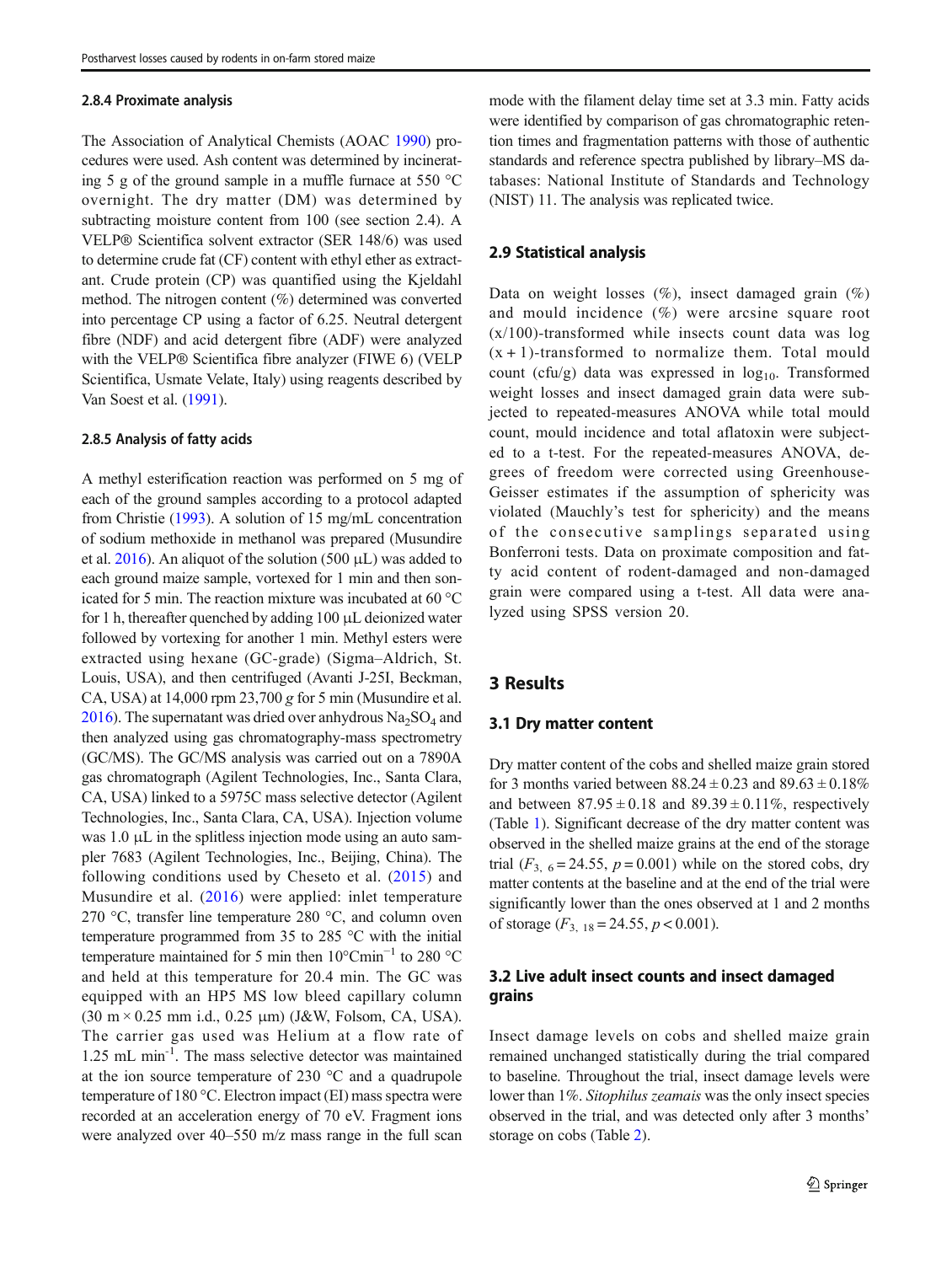| Table 1 |  | Dry matter content of the maize during 3 months storage |  |  |  |  |
|---------|--|---------------------------------------------------------|--|--|--|--|
|---------|--|---------------------------------------------------------|--|--|--|--|

| Sampling intervals (month)          | Dry matter content $(\% )$ |
|-------------------------------------|----------------------------|
| Maize stored on cobs                |                            |
| 0 ( $n = 10$ )                      | $88.59 \pm 0.23a$          |
| $1(n=10)$                           | $89.14 \pm 0.14$           |
| $2(n=9)$                            | $89.63 \pm 0.18$           |
| $3(n=7)$                            | $88.24 \pm 0.23a$          |
| Shelled maize grains stored in bags |                            |
| $0(n=10)$                           | $89.33 \pm 0.17$ b         |
| 1 $(n=4)$                           | $89.39 \pm 0.11$ b         |
| $2(n=7)$                            | $89.13 \pm 0.14$           |
| $3(n=6)$                            | $87.95 \pm 0.18a$          |

For each storage form, means  $(\pm \text{ SE})$  within a column followed by different letters differ significantly from each other  $(p < 0.05)$ . *n* represents the number of stores sampled

### 3.3 Weight loss caused by rodents

Weight loss of stored cobs increased steadily and significantly over time, ranging from 5.2% after storage for 1 month to 18.3% after storage for 3 months, the maximum storage duration  $(F_{2,41, 14,47} = 122.661, p < 0.001$ ; Table 2)). Weight loss of shelled grain also increased with storage duration from 2.2% after storage for 1 month to 6.9% after storage for 3 months  $(F_{1.75, 15.75} = 15.407, p < 0.001$ ; Table 2).

### 3.4 Rodent species and population

Over the 4 months trapping period, 65 individual rodents were captured from a total of 1200 trap nights and consisted of 63% adults and 18.5% sub-adults and juveniles (Table 3). All the

Table 2 Weight loss due to rodent attack, and level of insect damage of cobs and shelled maize during 3 months storage

| Sampling intervals (months)         | Cumulative<br>weight<br>losses $(\% )$ | Damage<br>due to<br>insects $(\% )$ | Number of live<br>S. zeamais<br>adults |
|-------------------------------------|----------------------------------------|-------------------------------------|----------------------------------------|
| Maize stored on cobs                |                                        |                                     |                                        |
| 0 (n = 10)                          | $0.0 \pm 0.0a$                         | $0.0 \pm 0.0a$                      | $0.0 \pm 0.0a$                         |
| $1(n=10)$                           | $5.2 \pm 0.8$ b                        | $0.0 \pm 0.0a$                      | $0.0 \pm 0.0a$                         |
| $2(n=9)$                            | $12.8 \pm 3.5c$                        | $0.0 \pm 0.0a$                      | $0.0 \pm 0.0a$                         |
| $3(n=7)$                            | $18.3 \pm 1.6d$                        | $0.2 \pm 0.1a$                      | $0.9 \pm 0.4a$                         |
| Shelled maize grains stored in bags |                                        |                                     |                                        |
| $0(n=10)$                           | $0.0 \pm 0.0a$                         | $0.4 \pm 0.1a$                      | $0.0 \pm 0.0a$                         |
| 1 $(n=4)$                           | $2.2 \pm 1.1a$                         | $0.6 \pm 0.3a$                      | $0.0 \pm 0.0a$                         |
| $2(n=7)$                            | $4.7 \pm 1.5$ b                        | $0.3 \pm 0.1a$                      | $0.0 \pm 0.0a$                         |
| $3(n=6)$                            | $6.9 \pm 2.1$                          | $0.5 \pm 0.2a$                      | $0.0 \pm 0.0a$                         |

For each storage form, means  $(\pm \text{ SE})$  within a column followed by different letters differ significantly from each other  $(p < 0.05)$ . *n* represents the number of stores sampled

rodents captured throughout the trapping period were R. rattus. The trap success rate ranged from 0.63 to 10%, and overall showed a gradual increase in the last two months of trapping.

# 3.5 Effect of rodent damage on mould and aflatoxin contamination of grains

Total mould count ( $log_{10}$  cfu  $g^{-1}$ ) was significantly higher in the rodent-damaged grain  $(5.3 \pm 0.2)$  compared to the nondamaged grain  $(3.7 \pm 0.1)$  (t  $(4) = 7.914$ ,  $p = 0.001$ ). With regard to mould incidence, Aspergillus and Fusarium were the main fungal genera isolated (Fig. 1) in both the damaged and undamaged grain. Fusarium incidence was significantly higher in the damaged grain (t  $(4) = 3.85$ ,  $p = 0.011$ ), whereas incidence of Aspergillus did not differ significantly  $(t (4) =$ 1.38,  $p = 0.239$ ). Irrespective of the fungal genera the percentage of kernels infected with moulds was significantly higher in the rodent-damaged grains  $(63.5 \pm 6.3\%)$  compared to the non-damaged grains  $(25.4 \pm 3.2\%)$  (t (4) = 5.135, p = 0.007). Aflatoxin contamination was significantly higher in rodentdamaged grain (6.1  $\pm$  1.7) than in non-damaged grain (1.1  $\pm$ 0.4) (t  $(8.96) = 2.77$ ,  $p = 0.022$ ).

#### 3.6 Proximate composition and fatty acid profile

Rodent-damaged grain had significantly lower dry matter (t  $(2) = 8.80$ ,  $p = 0.013$ ), crude protein (t  $(1.27) = 13.93$ ,  $p =$ 0.024) and crude fat (t (1) = 14.95,  $p = 0.043$ ) compared to non-damaged grains (Fig. 2). The dry matter, crude protein and crude fat in the rodent-damaged grains represented reductions of 2.43%, 13.34%, and 87.92%, respectively. However, there was no significant difference in the ash (t  $(2) = 0.08$ ,  $p =$ 0.940), neutral detergent fibre (t  $(1.98) = 2.98$ ,  $p = 0.097$ ) and acid detergent fibre (t  $(2) = 8.80$ ,  $p = 0.072$ ) content between the rodent-damaged grain and the non-damaged grain.

Eight fatty acids were identified and quantified (Table 4). The most abundant fatty acids in the non-damaged grain and rodent-damaged grain were oleic acid (C18:1), linoleic acid (C18:2), palmitic acid (C16:0), and stearic acid (C18:0). Other fatty acids were present in minor quantities and were only detected in the non-damaged grain. Rodent-damaged grain had significantly lower levels of oleic acid (t  $(2) = 77.79$ ,  $p < 0.001$ ), linoleic acid (t (2) = 15.81,  $p = 0.004$ ) and palmitic acid (t  $(2) = 10.25$ ,  $p = 0.009$ ) compared to the non-damaged grain, corresponding to reductions of 85.71%, 57.90% and 80.40%, respectively. Stearic acid was also lower in the rodent-damaged grains, although the difference was not statistically significant at the 95% confidence level. In both samples, linoleic and oleic acids represented more than 75% of the total fatty acid content. Moreover linoleic acid accounted for the highest proportion (56.18%) of the total fatty acid content in the rodent-damaged grain while oleic acid accounted for the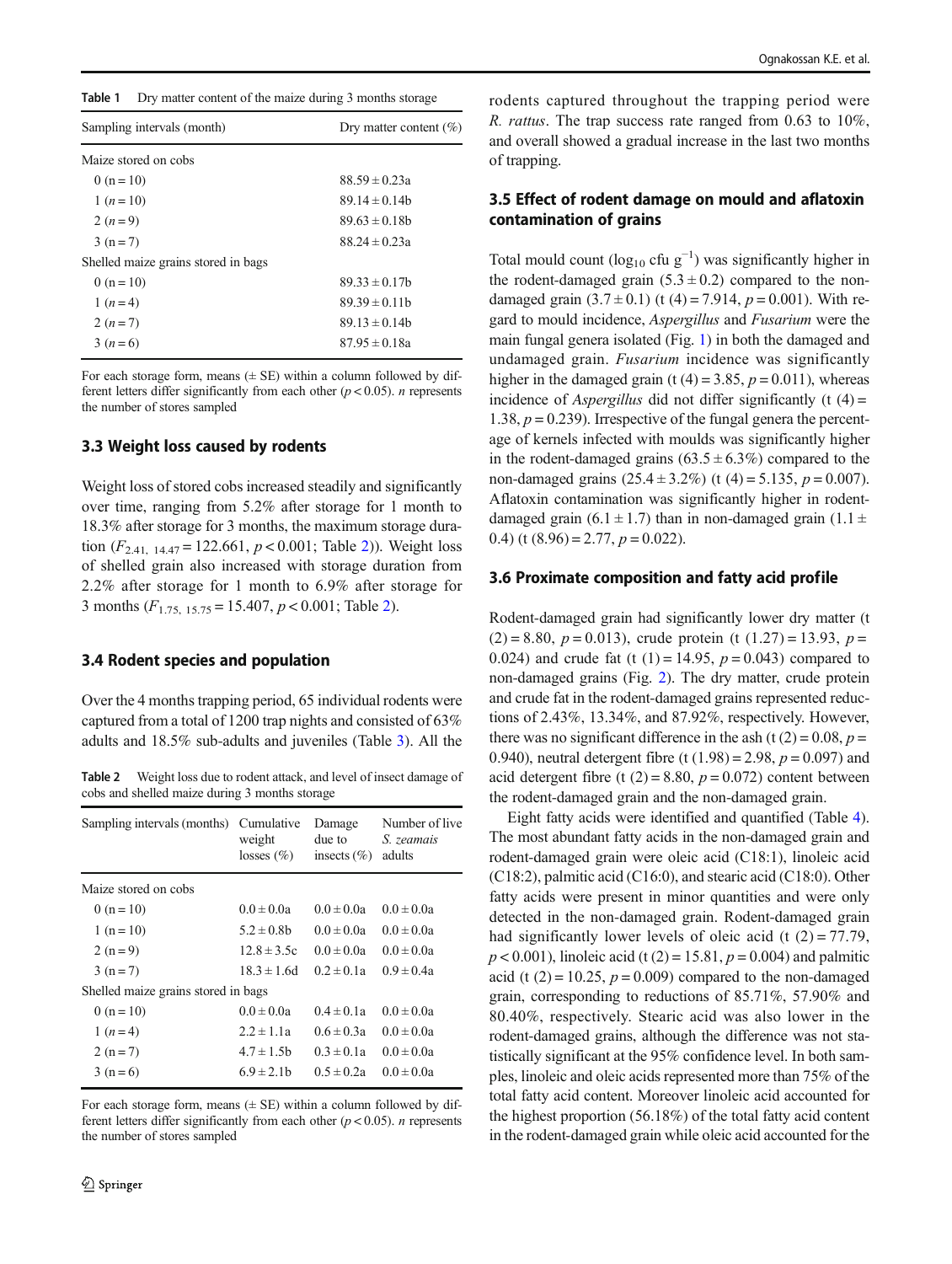| Table 3 |  |  |  |  |  |  |  |  | Rodent species associated with the losses and their population estimation |  |
|---------|--|--|--|--|--|--|--|--|---------------------------------------------------------------------------|--|
|---------|--|--|--|--|--|--|--|--|---------------------------------------------------------------------------|--|

| Months   |                | Number of captures | *Trap nights  | Percentage trap |                     |              |      |                 |
|----------|----------------|--------------------|---------------|-----------------|---------------------|--------------|------|-----------------|
|          | Rattus rattus  |                    |               |                 | Mastomys natalensis | Mus musculus |      | success $(\% )$ |
|          | Total          | Adult              | Sub-<br>adult | Juvenile        |                     |              |      |                 |
| Aug-15   | 8              | 8                  | $\mathbf{0}$  | $\mathbf{0}$    | $\mathbf{0}$        | $\mathbf{0}$ | 240  | 3.33            |
| Sept-15  | $\overline{c}$ |                    | $\mathbf{0}$  |                 | $\mathbf{0}$        | $\mathbf{0}$ | 320  | 0.62            |
| $Oct-15$ | 23             | 10                 | 5             | 8               | $\mathbf{0}$        | $\mathbf{0}$ | 320  | 7.19            |
| $Nov-15$ | 32             | 22                 | $\mathcal{I}$ | 3               | $\mathbf{0}$        | $\mathbf{0}$ | 320  | 10.00           |
| Total    | 65             | 41                 | 12            | 12              | $\mathbf{0}$        | $\mathbf{0}$ | 1200 | 5.41            |

\* For the first month of trapping (August), traps were set for 3 consecutive nights. So with 10 farmers and 8 traps (3 snap traps, 2 Sherman live traps and 3 locally made traps) set in the house of each farmer each night, trap nights was calculated as  $8 \times 3 \times 10 = 240$  trap nights. For the other months of trapping (September, October and November), traps were set for 4 consecutive nights and therefore monthly trap nights was 320

highest proportion of the total fatty acid content (43.48%) in the non-damaged grain.

# 4 Discussion

Filling the gap of actual weight losses and quality decline due to rodent infestation as well as rodent species associated with the losses in storage facilities could help different stakeholders (policy makers, donors, researchers and development agencies) to understand the impact rodents may have on food security, food safety and nutrition and therefore help prioritise extension programs. Lower dry matter content in the rodent-damaged grain results from higher moisture content associated with them due to hydration of the damaged sites. The unchanged insect damages levels throughout the duration of the trial and the observation of live adults of S. *zeamais* only after three months of storage at an



Fig. 1 Mould incidence in rodent-damaged grains and non-damaged grains. For each parameter, bars marked with same letters, imply that means ( $\pm$  SE) are not significantly different ( $p > 0.05$ ).\*Overall: percentage of kernels infected with moulds irrespective of mould genera average density of less than 1 insect per 100 g suggest that interference of insects was insignificant, and that cumulative weight losses recorded are mainly attributable to rodent infestation. However, the appearance of live adult insects at three months suggests that beyond three months, losses may no longer be attributed to rodent infestation alone. The occurrence of insects on maize after 3 month's storage could be explained by a number of factors. Ordinary polypropylene bags are unable to stop insects' proliferation when grain is stored. Moreover, insects are always present in farmers stores due to the presence or debris of old stock and lack of storage hygiene. Furthermore, grain treated with insecticides becomes vulnerable to insect infestation with time (usually 3–4 months) as the potency of the active ingredient gradually decreases. The levels of weight losses associated with rodent infestation during the three



Fig. 2 Proximate composition of rodent-damaged grains and nondamaged grains. For each parameter, bars marked with same letters, imply that means ( $\pm$  SE) are not significantly different ( $p > 0.05$ )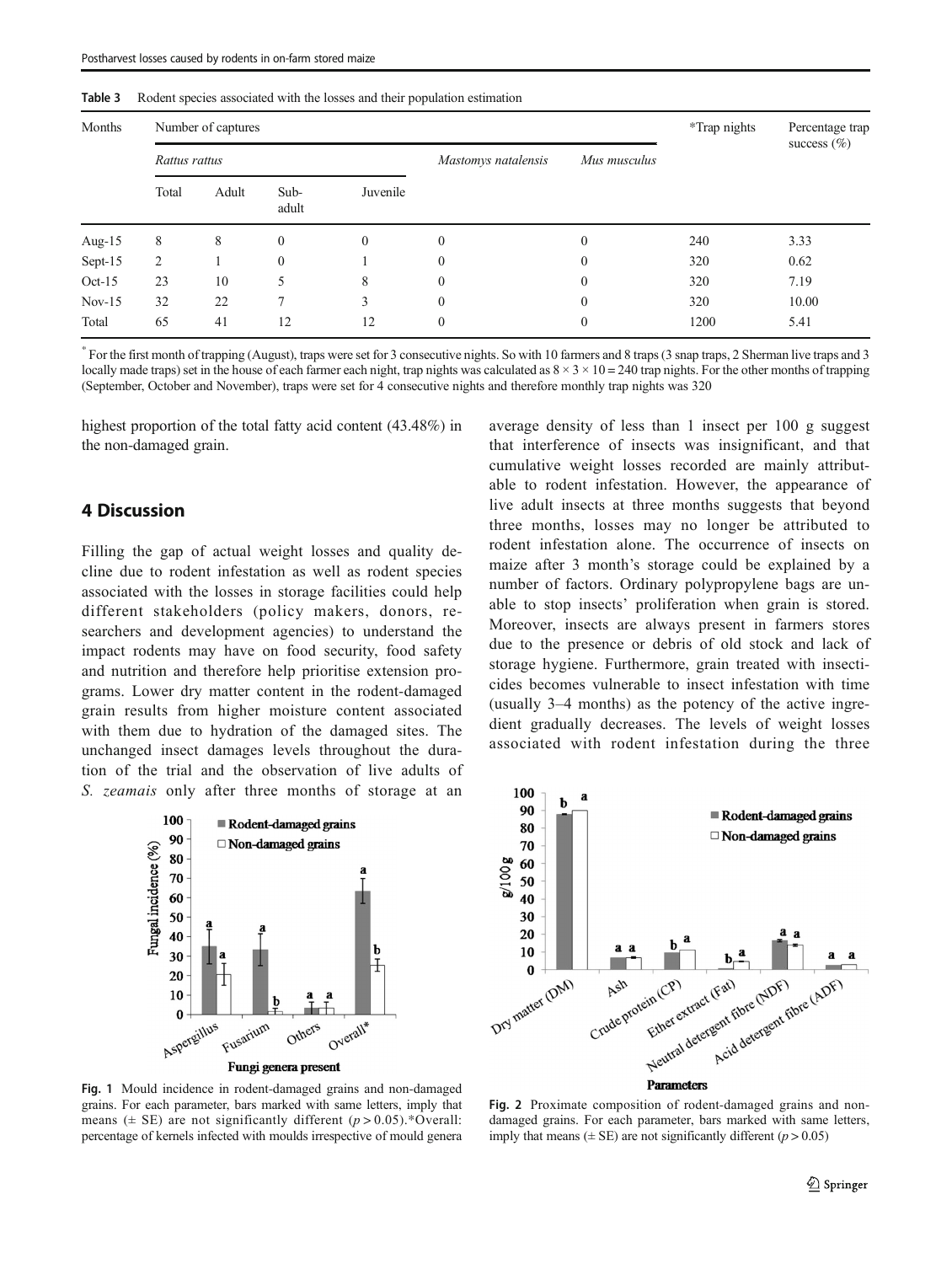| Fatty acids                   | Non-damaged grains |               | Rodent-damaged grains |                          |  |
|-------------------------------|--------------------|---------------|-----------------------|--------------------------|--|
|                               | $(\mu g g^{-1}dw)$ | $\%$ of total | $(\mu g g^{-1}dw)$    | % of total               |  |
| Palmitic acid (C16:0)         | $51.00 \pm 0.00a$  | 15.52         | $10.00 \pm 4.00$      | 11.31                    |  |
| 14-Methylpalmitic acid (a:17) | $0.50 \pm 0.50$    | 0.19          | nd                    | -                        |  |
| Stearic acid $(C18:0)$        | $12.50 \pm 0.50a$  | 3.79          | $8.50 \pm 1.50a$      | 9.35                     |  |
| Arachidic acid (C20:0)        | $2.50 \pm 0.50$    | 0.71          | nd                    |                          |  |
| Lignoceric acid $(C24:0)$     | $1.00 \pm 0.00$    | 0.4           | nd                    |                          |  |
| Palmitoleic acid (C16:1)      | $1.00 \pm 0.00$    | 0.22          | nd                    | $\overline{\phantom{0}}$ |  |
| Oleic acid $(C18:1)$          | $143.50 \pm 0.50a$ | 43.48         | $20.50 \pm 1.50$      | 23.14                    |  |
| Linoleic acid $(C18:2)$       | $117.50 \pm 2.50a$ | 35.69         | $49.50 \pm 3.50$      | 56.18                    |  |

Table 4 Fatty acids profile of the rodent-damaged grain and non-damaged grain. All values are presented as μg/g of sample dry weight and as percentage of total fatty acid content

nd, not detected. Values (means  $\pm$  SE) followed by the same letter, within the same row, are not significantly different ( $p$  > 0.05)

month storage period in the present study show that rodents can pose a significant problem for the safe storage of maize. In similar work in Mozambique with maize cobs, Belmain et al. (2003) reported 3.1–12.8% (average 7%) cumulative weight losses due to rodents within three months. Another study in Tanzania reported an average of less than 0.5% weight losses due to rodents over a 7 month period of storage of shelled maize grain stored in open cribs and unprotected sacks (Mdangi et al. 2013). However, the difference between loss data in the present study and those reported by Belmain et al. (2003) and Mdangi et al. (2013) could be related to rodent prevalence in the stores, which can be linked to differing habitats and ecologies. Based on the weight loss estimation method used in the present study, no relationship could be established between dry matter and weight loss as the weight of maize available at each sampling date was not constant and highly contingent on the pressure of rodent infestation. In the study, although losses were apparently higher on maize stored as cobs than for maize stored as shelled grain, losses in the two cases have to be put into perspective for proper comparison as losses quantified in storage of cobs were not corrected for the weight of the cobs without grains. Moreover, it should be noted that the storage of maize as shelled maize grain was not a common practice in the area; farmers predominantly stored their maize as cobs. This situation, i.e. maize stored as shelled grain instead of cobs may have influenced the neophobic behaviour of rodents in the stores (Brigham and Sibly 1999).

Of the three commensal rodent species (R. rattus, M. musculus and M. natalensis) often associated with postharvest crop damage in East Africa (Makundi et al. 1999), only R. rattus species was captured in farmers' stores. Mastomys natalensis was especially expected to be captured during the last two months of the trapping period which coincided with the end of the harvest period as this rodent moves from the fields into storage structures at the end of the harvest season due to the absence of food in the fields (Makundi et al. 1999). On the other hand, M. musculus was expected to be captured during the trapping period as, like R. rattus, it inhabits houses and storage structures (Mdangi et al. 2013). The capture of only  $R$ . *rattus* over the 4 month duration of trapping nevertheless supports the view that it is the most abundant rodent species residing inside houses across Africa (Kilonzo 2006), and it is consistent with the findings of Belmain et al. (2003) and Mdangi et al. (2013) in Mozambique and Tanzania, respectively. However, three possible reasons could explain the absence of M. natalensis and M. musculus over the fours month when traps were set in the present study. One reason could be the presence of inter-specific competition. According to Taylor et al. (2012), M. natalensis only enters smallholder houses in large numbers when R. *rattus* is completely absent from the region. Several studies (King et al. 1996; Choquenot and Ruscoe 2000; Courchamp et al. 2000; Ruscoe 2001) also reported that rats are strong competitors of mice, affecting negatively the rate of change in mouse abundance and even excluding them when resources are scarce. King et al. (1996) for instance found that where mice and R. rattus coexisted in New Zealand forests, the mice were scarcer than rats. A second reason for the absence of  $M$ . *natalensis* is the difference in nesting behaviour between M. natalensis and R. rattus. R. rattus appears to be predominantly confined to areas of human settlement whereas M. natalensis lives in burrows in fields (Belmain et al. 2003; Mdangi et al. 2013) and therefore trapping inside dwelling places may not result in high capture rates. The absence of M. natalensis and M. musculus could also be related to the fact that data in this study were limited to 4 months trapping while rodent abundance may vary with longer trapping periods. Indeed, M. natalensis population fluctuations vary among seasons, years and localities and are largely influenced by the amount and duration of rainfall (Leirs et al. 1989; Makundi et al. 2005). The increase of trap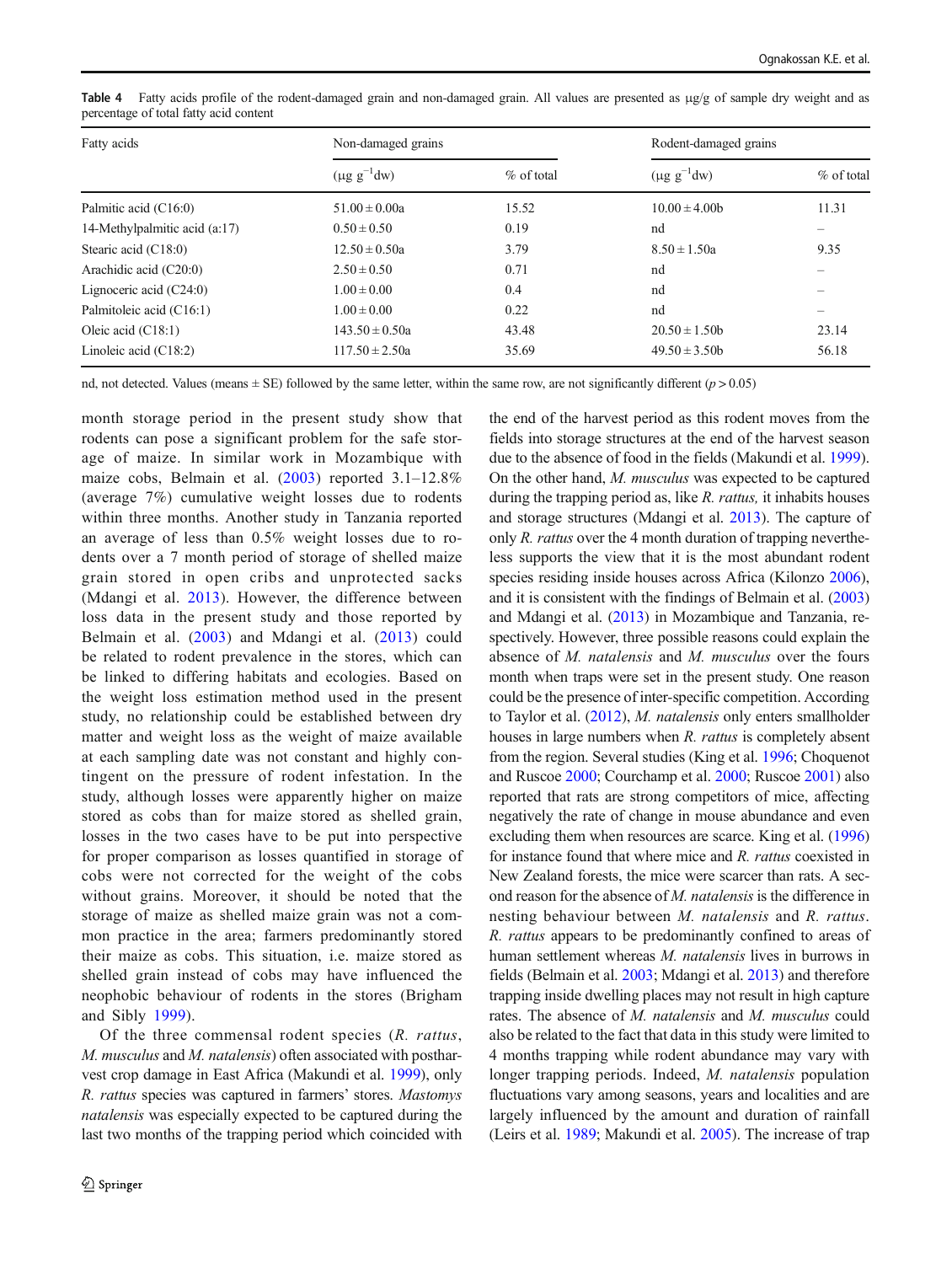success rate during the last two months could be related to the availability of more food resources in the farmers' stores as this period coincided with the end of harvesting. According to Krebs (1999), food is clearly one of the dominant ecological factors that influence rodent populations.

The higher mould infection rates and the high Fusarium incidence on the rodent-damaged grains indicate that rodent attack encourages mould contamination. This may be because the injuries inflicted by rodents on grain when feeding, offered entry points for fungal spores. According to Chen et al. (2004), kernel breakage creates an infection court for opportunistic pathogens. Also it might be possible that rodents, when feeding on the grain, transmit fungal spores through their mouths. This hypothesis is supported by the fact that fungi and rodents do not occur independently in natural ecosystem as rodent shelters and their internal organs are active sites of fungal proliferation (Otcenášek and Dvõrák 1962; Hubálek et al. 1980; Herrera et al. 1997; Hawkins 1999). While the incidence of *Aspergillus* did not differ significantly between the two samples, total aflatoxin content in the grain was influenced by rodent damage. Observation of higher total aflatoxin content in the damaged grain corroborates the findings of Mutiga et al. (2014) that maize with the most broken kernels is the most contaminated with aflatoxins. Payne and Yu (2010) for example reported that the susceptibility of maize to infection by A. flavus and aflatoxin contamination increases with kernel damage. Other factors such as environmental conditions, moisture content, and cropping history among others play a role in aflatoxin contamination. Nonetheless, although many grains were infected by Aspergillus in the tested samples, total aflatoxin levels were very low. The total aflatoxin levels recorded in the two samples were well below 10 ppb which is the allowable limit of aflatoxin contamination for human consumption for many national and international food safety agencies (FDA, WFP, Daniel et al. 2011). Overall, the observation of potentially toxigenic fungi of the genera Aspergillus and Fusarium on the stored maize grains in the experiment is in agreement with findings from previous investigations on stored maize grains collected from rural households in Kenya (Bii et al. 2012; Wagara et al. 2014). These results suggest rodent infestation can exacerbate the loss of grain quality and safety.

Lower nutrient content was associated with rodentdamaged grains. The nutritional compositions of the non-damaged grains in this study are within the range of nutrient levels known for normal maize grain in the literature (Nuss and Tanumihardjo 2010; Chaudhary et al. 2014; Rouf Shah et al. 2016). The decrease in nutrient content observed in the rodent-damaged grain is attributable to the feeding habit of rodents on the grain, and the distribution of nutrients in the various parts of maize grain. In maize, as well as in other cereal grains, rodent damage is associated with removal of the germ (Bhargava and Kumawat 2010; Mdangi et al. 2013), which has the highest concentrations of fat and crude protein compared to other grain parts, and therefore damaged grain are left with lower concentrations of fat and proteins. Maize germ contains about 33% fat, 18% protein and 8% starch, whereas the endosperm contains  $\sim$ 1% fat, 8.5% protein and 85% starch (Singh et al. 2014). High fat concentration in the germ also explains the substantial decline in the content of all the fatty acids identified in the rodent-damaged grains. Moreover, lower contents of unsaturated fatty acids in general and particularly linoleic acid, which is an essential fatty acid, may deprive consumers the health benefits of these fatty acids when rodent-damaged grain is consumed. Unsaturated fatty acids are generally associated with reduction of cholesterol levels, which is often associated with lower risk of cardiovascular disease (Lunn and Theobald 2006). Specifically, low linoleic acid levels in diets have been associated with higher risk of cardiovascular disease (Czernichow et al. 2010; Harris et al. 2009; Mozaffarian et al. 2010). The Food and Agriculture Organization/World Health Organization recommended that about 2–4% of daily energy should come in the form of essential fatty acids with an additional 3% energy for pregnant or breast feeding mothers (Sanjeev et al. 2014).

Although rodents' consumption of the germ is associated with partial removal of the pericarp around the hilum, fibre contents (NDF (cellulose + lignin + hemicelluloses) and ADF (cellulose + lignin)) of the rodent-damaged and non-damaged grain were similar. The pericarp is the major source of fibre in the grain, consisting principally of hemicellulose, cellulose and lignin (Nuss and Tanumihardjo 2010).

# 5 Conclusion

The findings of this study demonstrate that rodents are a significant cause of postharvest losses in on-farm stored maize, and have a significant negative impact on grain safety and nutritional value. Therefore mitigation strategies for postharvest losses should include rodent control measures, especially among poor rural communities where living conditions encourage rampant rodent infestations that reduce the limited food resources. The findings described in this paper should enable policy makers to understand the impact rodents may have on national food security, nutrition and health and lead to the establishment of methods for their control.

Acknowledgements The first author was supported through the Dissertation and Research Internship Program (DRIP) of ICIPE. The present study was conducted with financial support from the German Federal Ministry for Economic Cooperation and Development (BMZ)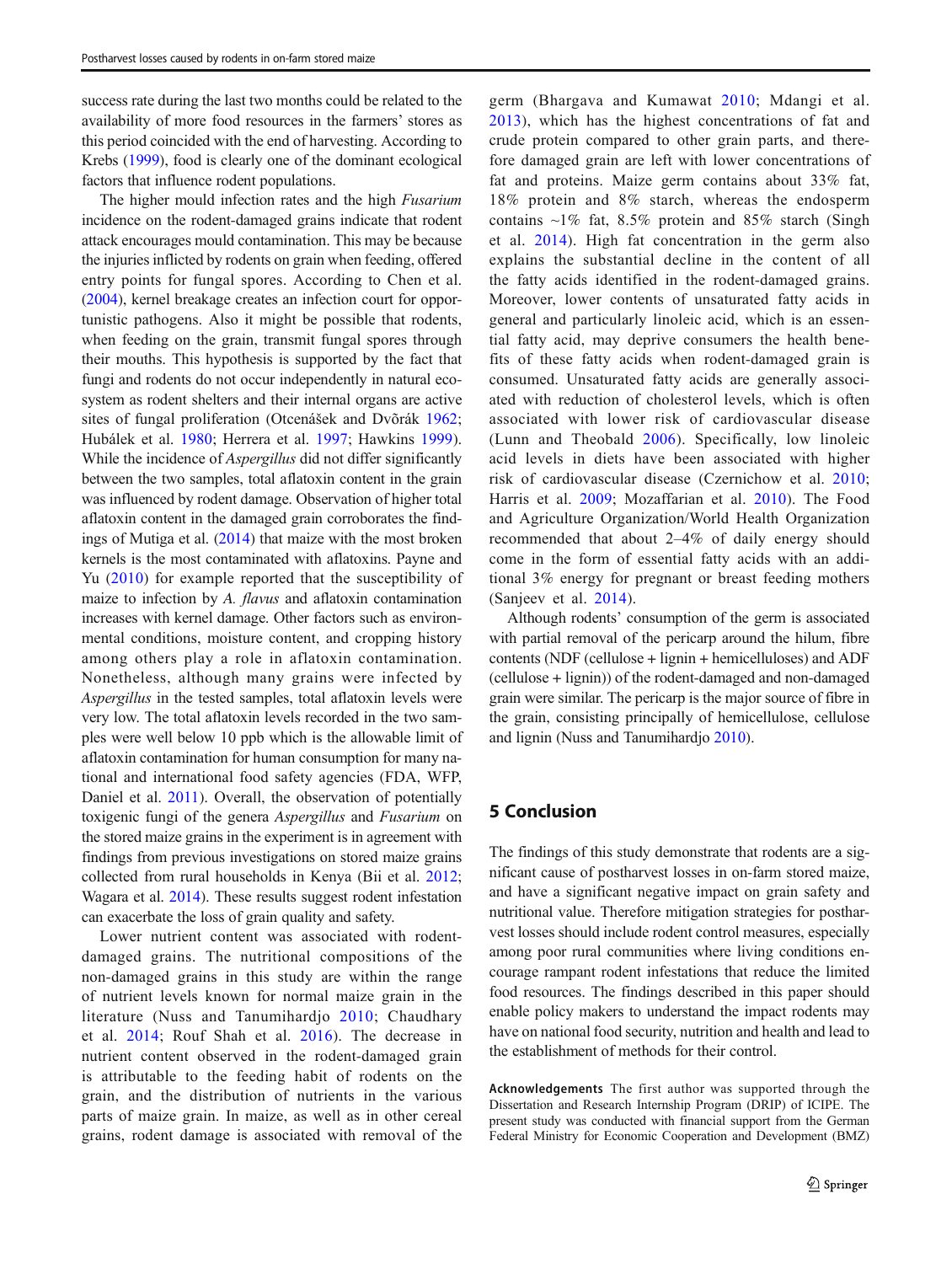(Grant number: 15.7860.8-001.00; contract number: 81202143) through the RELOAD project. We acknowledge the National Museums of Kenya for directly overseeing the rodent trapping activities of the study. We are also grateful to UK Aid of the UK Government, the Swedish International Development Cooperation Agency (Sida), the Swiss Agency for Development and Cooperation (SDC), and the Kenyan Government for their core support to ICIPE that facilitated the present work. The authors sincerely thank all the farmers who were involved for their cooperation. They also acknowledge the support provided by Government Agricultural Officers at Kilifi-south sub-county.

### Compliance with ethical standards

Conflict of interest The authors declare that they have no conflict of interest.

# References

- Abass, A. B., Ndunguru, G., Mamiro, P., Alenkhe, B., Mlingi, N., & Bekunda, M. (2014). Postharvest food losses in a maize-based farming system of semi-arid savannah area of Tanzania. Journal of Stored Products Research, 57, 49–57.
- Affognon, H., Mutungi, C., Sanginga, P., & Borgemeister, C. (2015). Unpacking postharvest losses in sub-Saharan Africa: A meta-analysis. World Development, 66, 49–68.
- Aplin, K.P., Brown, P.R., Jacob, J., Krebs, C.J., & Singleton, G.R. (2003). Field methods for rodent studies in Asia and the Indo-Pacific. Canberra: Australian Centre for International Agricultural Research.
- Association of Official Analytical Chemists (AOAC). (1990). Official methods of analysis (15th ed.). Washington, DC: Association of Official Analytical Chemists.
- Belmain, S. R., Meyer, A. N., Timbrine, R., & Penicela, L. (2003). Managing rodent pests in households and food stores through intensive trapping. In G. R. Singleton, L. A. Hinds, C. J. Krebs, & D. M. Spratt (Eds.), Rats, Mice and People: Rodent Biology and Management (pp. 440–445). Canberra: Australian Centre for International Agricultural Research, ACIAR Monograph 96.
- Belmain, S., Htwe, N., Kamal, N., & Singleton, G. (2015). Estimating rodent losses to stored rice as a means to assess efficacy of rodent management. Wildlife Research, 42, 132–142.
- Bhargava, M.C., & Kumawat, K.C. (2010). Pests of stored grains and their management. New India Publisher.
- Bii, F., Wanyoike, W., Nyende, A. B., Gituru, R. W., & Bii, C. (2012). Fumonisin contamination of maize (Zea mays) in aflatoxin "hot" zones in eastern province of Kenya. African Journal of Health Science, 20(1-2), 28-36.
- Boxall, R. A. (2002). Damage and loss caused by the larger grain borer Prostephanus truncatus. Integrated Pest Management Review, 7(2), 105–121.
- Brigham, A. J., & Sibly, R. M. (1999). A review of the phenomenon of neophobia. In D. P. Cowan & C. J. Feare (Eds.), Advances in vertebrate pest management. Filander Verlag: Furth.
- Brown, P. R., McWilliam, A., & Khamphoukeo, K. (2013). Post-harvest damage to stored grain by rodents in village environments in Laos. International Biodeterioration and Biodegredation, 82, 104–109.
- Cao, D., Pimentel, D., & Hart, K. (2002). Post-harvest food losses (vertebrates). In D. Pimentel (Ed.), Encyclopedia of Pest Management (pp. 648–649). Marcel Dekker.
- Chaudhary, D. P., Kumar, S., & Singh, S. (2014). Maize: Nutrition dynamics and novel uses. New Delhi: Springer. https://doi.org/10. 1007/978-81-322-1623-0.
- Chen, Z. Y., Brown, R. L., & Cleveland, T. E. (2004). Evidence for an association in corn between stress tolerance and resistance to Aspergillus flavus infection and aflatoxin contamination. African Journal of Biotechnology, 3, 693–699.
- Cheseto, X., Kuate, S. P., Tchouassi, D. P., Ndung'u, M., Teal, P. E., & Torto, B. (2015). Potential of the desert locust Schistocerca gregaria (Orthoptera: Acrididae) as an unconventional source of dietary and therapeutic sterols. PLoS One, 10(5), e0127171.
- Choquenot, D., & Ruscoe, W. (2000). Mouse population eruptions in New Zealand forests: The role of population density and seed fall. Journal of Animal Ecology, 69, 1058–1070.
- Christie, W. W. (1993). Preparation of ester derivatives of fatty acids for chromatographic analysis. Advances in Lipid Methodology, 2, 69–111.
- Courchamp, F., Langlais, M., & Sugihara, G. (2000). Rabbits killing birds: Modelling the hyperpredation process. Journal of Animal Ecology, 69, 154–164.
- Czernichow, S., Thomas, D., & Bruckert, E. (2010). N-6 fatty acids and cardiovascular health: A review of the evidence for dietary intake recommendations. British Journal of Nutrition, 104(6), 788–796.
- Daniel, J. H., Lewis, L. W., Redwood, Y. A., Kieszak, S., Breiman, R. F., Flanders, W. D., et al. (2011). Comprehensive assessment of maize aflatoxin levels in Eastern Kenya, 2005-2007. Environmental Health Perspectives, 119, 1794–1799.
- De Groote, H. (2002). Maize yield losses from stemborers in Kenya. Insect Science and its Application, 22, 89–96.
- Edoh Ognakossan, K., Affognon, H. D., Mutungi, C. M., Sila, D. N., Midingoyi, S. G., & Owino, W. O. (2016). On-farm maize storage systems and rodent postharvest losses in six maize growing agroecological zones of Kenya. Food Security, 8(6), 1169-1189.
- Gupta, H. O., & Eggum, B. O. (1998). Processing of maize germ oil cake into edible food grade meal and evaluation of its protein quality. Plant Foods for Human Nutrition, 52(1), 1–8.
- Gwinner, J., Harnisch, R., & Muck, O. (1996). Manual of the prevention of post-harvest grain losses. Deutsche Gesellschaft für Technische Zusammenarbeit (GTZ) GmbH, 338 pp.
- Harris, W. S., Mozaffarian, D., Rimm, E., Kris-Etherton, P., Rudel, L. L., Appel, L. J., et al. (2009). Omega-6 fatty acids and risk for cardiovascular disease: A science advisory from the American Heart Association nutrition Subcommittee of the Council on nutrition, physical activity, and metabolism; council on cardiovascular nursing; and council on epidemiology and prevention. Circulation, 119(6), 902–907.
- Hassan, R., Njoroge, K., Otsyula, R., & Laboso, A. (1998). Adoption patterns and performance of improved maize in Kenya. In R. Hassan (Ed.), Maize technology development and transfer. A GIS application for research planning in Kenya (pp. 107–136). Oxon: CAB International.
- Hawkins, L. K. (1999). Microfungi associated with the banner-tailed kangaroo rat Dipodomys spectabilis. Mycologia, 91, 735–741.
- Herrera, J., Kramer, C. L., & Reichman, O. J. (1997). Patterns of fungal communities that inhabit rodent food stores: Effect of substrate and infection time. Mycologia, 89, 846–857.
- Hodges, R., Bernard, M., & Rembold, F. (2014). APHLIS postharvest cereal losses in sub-Saharan Africa, their estimation, assessment and reduction. European Commission, Joint Research Centre Technical Reports, EUR, 26897.
- Hubálek, Z., Rosický, B., & Otcenášek, M. (1980). Fungi from interior organs of free-living small mammals in Czechoslovakia and Yugoslavia. Czech Mycology, 33, 81–93.
- ISO. (1980). Determination of moisture content (on milled grain and whole grain). Geneva: ISO, 6540, 180.
- Kilonzo, B. S. (2006). Rodent pest and their management in Tanzania. In Compendium I. Morogoro: Pest Management Centre, Sokoine University of Agriculture.
- King, C. M., Innes, J. G., Flux, M., & Kimberley, M. O. (1996). Population biology of small mammals in Pureora Forest Park: 2.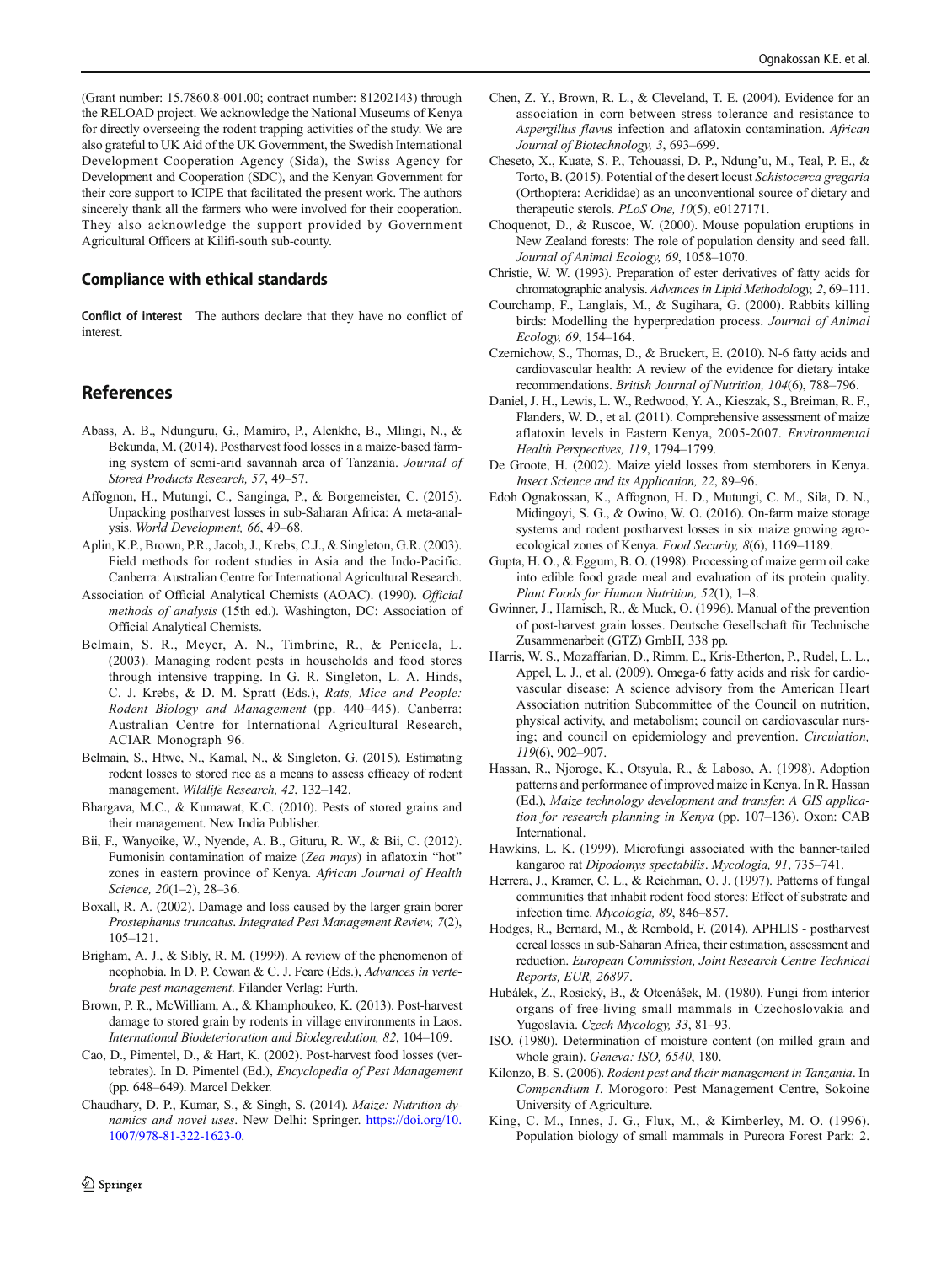The feral house mouse (Mus musculus). New Zealand Journal of Ecology, 20, 253–269.

- Kingdon, J. (1997). The Kingdon field guide to African mammals. London: Academic Press.
- Krebs, C. J. (1999). Current paradigms of rodent population dynamics what are we missing. In G. R. Singleton, L. Hinds, H. Leirs, & Z. B. Zhang (Eds.), Ecologically Based Management of Rodent Pests (pp. 17–26). Canberra: Australian Centre for International Agricultural Research.
- Kumar, D., & Kalita, P. (2017). Reducing postharvest losses during storage of grain crops to strengthen food security in developing countries. Foods, 6(8), 1–22.
- Langton, S. D., Cowan, D. P., & Meyer, A. N. (2001). The occurrence of commensal rodents in dwellings as revealed by the 1996 English house condition survey. Journal of Applied Ecology, 38, 699–709.
- Leirs, H., Verheyen, W., Michiels, M., Verhagen, R., & Stuyck, J. (1989). The relation between rainfall and the breeding season of Mastomysnatalensis (smith, 1834) in Morogoro, Tanzania. Annales de la Société royale zoologique de Belgique, 119, 59–64.
- Lunn, J., & Theobald, H. E. (2006). The health effects of dietary unsaturated fatty acids. Nutrition Bulletin, 31, 178–224.
- Makundi, R. H., Oguge, N., & Mwanjabe, P. (1999). Rodent pest management in East Africa–an ecological approach. In G. R. Singleton, L. Hinds, H. Leirs, & Z. B. Zhang (Eds.), Ecologically Based Management of Rodent Pests (pp. 460–476). Canberra: Australian Centre for International Agricultural Research.
- Makundi, R. H., Bekele, A., Leirs, H., Massawe, A. W., Rwamugira, W., & Mulungu, L. S. (2005). Farmers' perceptions of rodents as crop pests: Knowledge, attitudes and practices in rat management in Tanzania and Ethiopia. Belgian Journal of Zoology, 135(Supplement), 153–157.
- Mdangi, M., Mulungu, L. S., Massawe, A. W., Eiseb, S., Tutjavi, V., Kirsten, F., et al. (2013). Assessment of rodent damage to stored maize (Zea mays L.) on smallholder farms in Tanzania. International Journal of Pest Management, 59(1), 55–62.
- Meerburg, B. G., Singleton, G. R., & Kijlstra, A. (2009). Rodent-borne diseases and their risks for public health. Critical Reviews in Microbiology, 35(3), 221–270.
- Mozaffarian, D., Micha, R., & Wallace, S. (2010). Effects on coronary heart disease of increasing polyunsaturated fat in place of saturated fat: A systematic review and meta-analysis of randomized controlled trials. PLoS Medicine, 7(3), e1000252. https://doi.org/10.1371/ journal.pmed.1000252.
- Musundire, R., Osuga, I. M., Cheseto, X., Irungu, J., & Torto, B. (2016). Aflatoxin contamination detected in nutrient and anti-oxidant rich edible stink bug stored in recycled grain containers. PLoS One, 11(1), e0145914.
- Mutiga, S. K., Were, V., Hoffmann, V., Harvey, J. W., Milgroom, M. G., & Nelson, R. J. (2014). Extent and drivers of mycotoxin contamination: Inferences from a survey of Kenyan maize mills. Phytopathology, 104, 1221–1231.
- Mwangi, J. K., Mutungi, C. M., Midingoyi, S. K. G., Faraj, A. K., & Affognon, H. D. (2017). An assessment of the magnitudes and factors associated with postharvest losses in off-farm grain stores in Kenya. Journal of Stored Products Research, 73, 7–20.
- Nuss, E. T., & Tanumihardjo, S. A. (2010). Maize: A paramount staple crop in the context of global nutrition. Comprehensive Reviews in Food Science and Food Safety, 9, 417–436.
- Otcenášek, M., & Dvõrák, J. (1962). The isolation of Trichophyton terrestre and other keratinophilic fungi from small mammals of southeastern Moravia. Sabouraudia, 10, 47–51.
- Panti-May, J. A., Betancourt, S. H., Pina, H. R., & Peralta, S. M. (2012). Abundance and population parameters of commensal rodents present in rural households in Yucatan. Mexico. International Biodeterioration & Biodegradation, 66, 77–81.
- Payne, G. A., & Yu, J. (2010). Ecology, development and gene regulation in Aspergillus flavus. In M. Machida & K. Gomi (Eds.), Aspergillus: molecular biology and genomics (pp. 157–171). Norfolk: Caister Academic Press.
- Pitt, J. I., & Hocking, A. D. (2009). Fungi and food spoilage (3rd ed.). Boston: Springer.
- Reichman, O. J., Wicklow, D. T., & Rebar, C. (1985). Ecological and mycological characteristics of caches in the mounds of Dipodomys spectabilis. Journal of Mammalogy, 66, 643–651.
- Reichman, O. J., Wicklow, D. T., & Rebar, C. (1988). Caching behavior by eastern woodrats, Neotoma floridana, in relation to food perishability. Animal Behavior, 36, 1525–1532.
- Rouf Shah, T., Prasad, K., & Kumar, P. (2016). Maize—A potential source of human nutrition and health: A review. Cogent Food & Agriculture, 2, 1166995.
- Ruscoe, W. A. (2001). Advances in New Zealand mammalogy 1990– 2000: House mouse. Journal of the Royal Society of New Zealand, 31, 127–134.
- Sanjeev, P., Chaudhary, D. P., Sreevastava, P., Saha, S., Rajenderan, A., Sekhar, J. C., & Chikkappa, G. K. (2014). Comparison of fatty acid profile of specialty maize to normal maize. Journal of the American Oil Chemists' Society, 91, 1001–1005.
- Schuster, M., & Torero, M. (2016). Toward a sustainable food system: Reducing food loss and waste. In 2016 Global Food Policy Report (pp. 22–31). Washington D.C., USA: International Food Policy Research Institute (IFPRI).
- Shewry, P. R. (2007). Improving the protein content and composition of cereal grain. Journal of Cereal Science, 46, 239–250.
- Singh, N., Kaur, A., & Shevkani, K. (2014). Maize: grain structure, composition, milling, and starch Characteristics. In D. P. Chaudhary, S. Kumar, & S. Langyan (Eds.), Maize: Nutrition Dynamics and Novel Uses (pp. 65–75). New Dheli: Springer.
- Stejskal, V., Hubert, J., Kubatova, A., & Vanova, M. (2005). Fungi associated with rodent feces in stored grain environment in the Czech Republic. Journal of Plant Disease and Protection, 112, 98–102.
- Swanepoel, L. H., Swanepoel, C. M., Brown, P. R., Eiseb, S. J., Goodman, S. M., Keith, M., et al. (2017). A systematic review of rodent pest research in afro-Malagasy small-holder farming systems: Are we asking the right questions? PLoS One, 12(3), e0174554. https://doi.org/10.1371/journal.pone.0174554.
- Taylor, P. J., Downs, S., Monadjem, A., Eiseb, S. J., Mulungu, L. S., Massawe, A. W., et al. (2012). Experimental treatment–control studies of ecologically based rodent management in Africa: Balancing conservation and pest management. Wildlife Research, 39, 51–61.
- Van Soest, P. J., Robertson, J. B., & Lewis, B. A. (1991). Methods for dietary fiber, neutral detergent fiber, and non-starch polysaccharides in relation to animal nutrition. Journal of Dairy Science, 74(10), 3583–3597.
- Vander Wall, S. B. (1990). Food hoarding in animals. Chicago: University of Chicago Press.
- Wagara, I., Matasyoh, J., & Nakavuma, J. (2014). Isolation of mycotoxigenic moulds contaminating maize and groundnuts in selected districts of Kenya. Research Journal of Microbiology, 94, 177–188.
- Watson, S. A. (1967). Manufacture of corn and milo starches. In R. L. Whistler & E. F. Paschall (Eds.), Starch: Chemistry and technology (pp. 1–51). New York: Academic Press.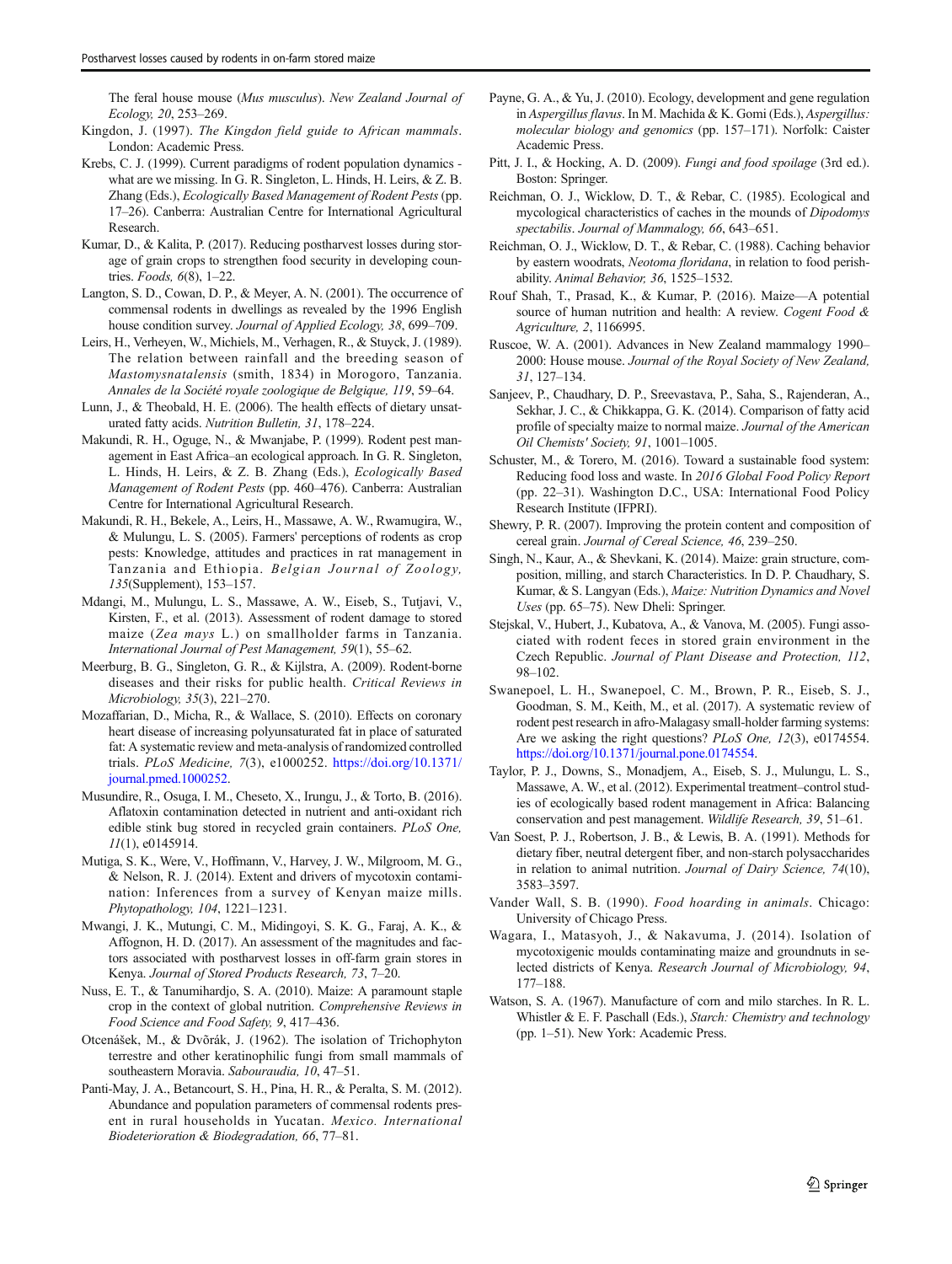

Kukom Edoh Ognakossan holds an M.Sc. in Food Science and Technology from Jomo Kenyatta University of Agriculture and Technology, Kenya and a B.Sc. and M.Sc. in Agricultural Sciences (Ingénieur Agronome) in Plant Production from the University of Lome, Togo. Currently, he is working with the World Vegetable Center as the Production and Postharvest Specialist for the USAID-funded Mali Horticulture Scaling Project. Edoh has more than 7 years expe-

rience in agricultural research, working on postharvest management of staple crops. His research interests include postharvest management of staple crops, postharvest loss assessment, food safety, value chains, crop production, crop protection and participatory development, testing and transfer of innovations that focus on reducing losses and adding value along value chains of common staple foods. Prior to joining the World Vegetable Center, he was a Research fellow under the RELOAD (Reduction of Postharvest Losses and Value Addition in East African Food Value Chains) project at the International Centre of Insect Physiology and Ecology (ICIPE), Kenya. He has also undertaken a variety of consultancy assignments with the Natural Resources Institute, University of Greenwich under the African Postharvest Losses Information System (APHLIS) project. He previously worked as a research assistant in the Postharvest Management and Food Safety Department of the International Institute of Tropical Agriculture (IITA) in Benin.



Tobias O. Otieno has over 8 years of experience in scientific research design and implementation skills ranging from small mammals to large mammalian herbivores to large carnivores. He currently works with Ewaso Lions, a conservation organization in northern Kenya, as a Research Manager. Previously, between 2009 and 2016, he interned and worked at National Museums of Kenya, Nairobi as Assistant Research Scientist in the Mammalogy Department where

he was involved in research into various small mammals and field work. In 2015 he consulted for a small mammal project at the International Centre for Insect Physiology and Ecology (ICIPE), Nairobi Kenya. From 2012 to 2014 he also worked as a Project Field Manager at Mpala Research Centre, Laikipia Kenya, where he was also intensively involved in small mammal research. Tobias Otieno holds an M.Sc. In Wildlife Management from Karatina University (2016) and a BSc. in Wildlife Management and Conservation from the University of Nairobi (2009).



Christopher M. Mutungi is a Food Technologist with a PhD from the Technische Universität, Dresden, Germany. He is currently a post-doctoral scientist at the International Institute of Tropical Agriculture based in Tanzania. Christopher has over 15 years' experience of research, training and technology transfer in postharvest value chains of cereals, legumes and root and tuber crops. He worked previously as Senior Research Scientist involved in food products development and

value addition at Kenya Industrial Research and Development, and as consultant at the International Centre of Insect Physiology and Ecology. Dr. Mutungi has participated in the implementation of several multidisciplinary projects with postharvest components in collaboration with international research teams across West, East and Southern Africa countries. His research interests revolve around validation and transfer of innovations that focus on adding value, cutting costs and reducing losses along value chains of common food staples for improved nutrition and health in sub-Saharan Africa.



Hippolyte D. Affognon holds a Ph.D. in Agricultural Economics and a Master of Science (M.Sc.) degree in Horticultural Economics from the Leibniz University of Hanover, Germany. He is an agronomist and has more than 20 years of work experience in both interdisciplinary and multicultural teams, parts of which include experience as project coordinator at the International Institute of Tropical Agriculture (IITA) and Post-doctoral Scientist at the International

Livestock Research Institute (ILRI). Dr. Affognon was a Senior Scientist at the International Centre of Insect Physiology and Ecology (ICIPE) where he was leading the Social Science and Impact Assessment Unit. Presently, Dr. Affognon is Senior Project Manager – Technology Uptake at the International Crops Research Institute for the Semi-Arid Tropics (ICRISAT). Hippolyte's recent work includes the meta-analysis of postharvest losses in Sub-Saharan Africa, testing hermetic storage of various grains and the suitability of insects in fish and poultry diets. Dr. Hippolyte Affognon is author and co-author of more than 50 publications in peer-reviewed journals.